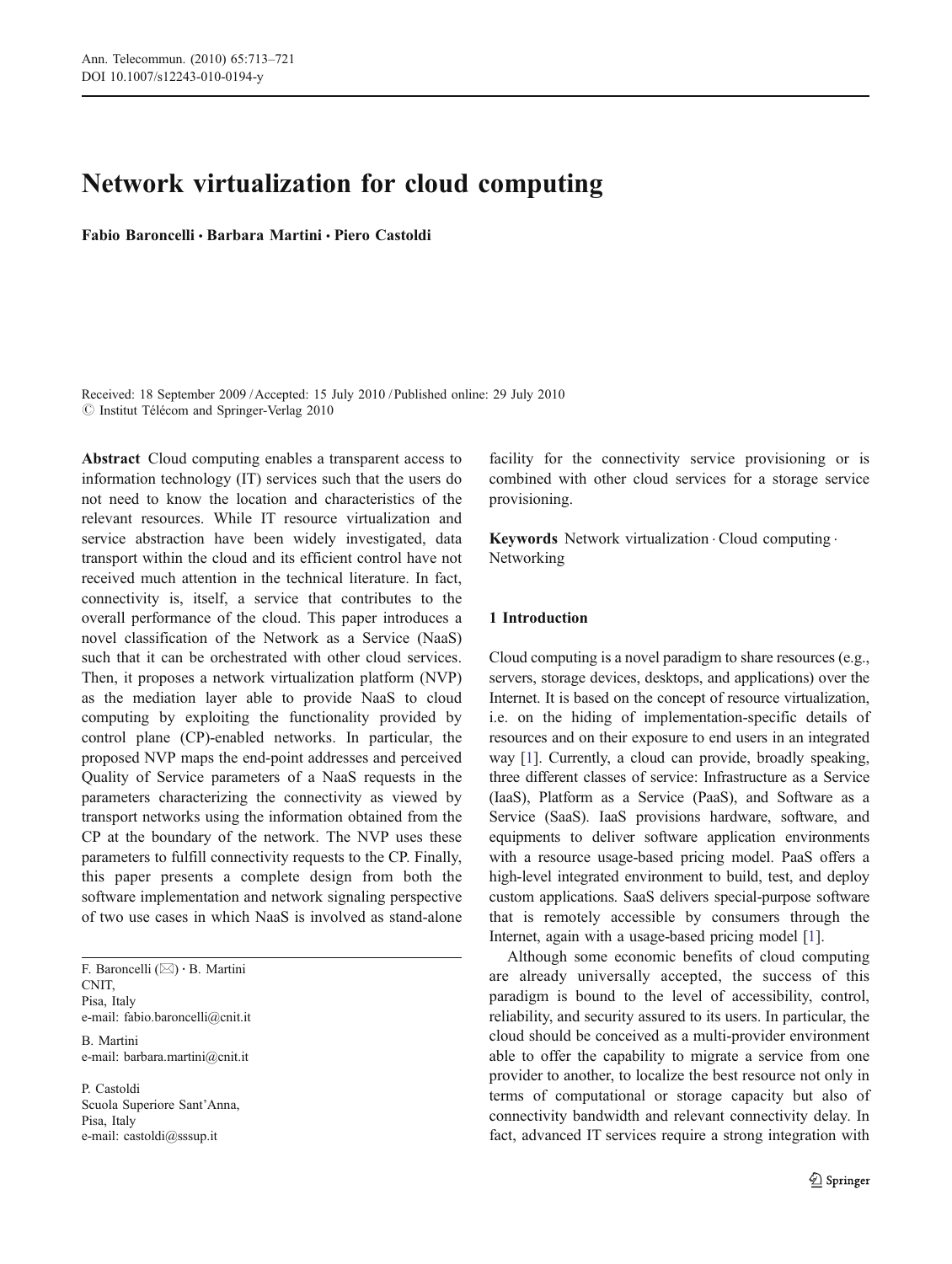connectivity services offered by the network infrastructures, in particular when users and service providers are connected through a wide area network, where data transfer performance is hard to be guaranteed. Network services, offering transport network connectivity with a level of virtualization suitable to be invoked by cloud users, are named in this paper Network as a Service (NaaS).

NaaS is unable to be directly provided by current network infrastructures without the mediation of an additional network functionality named in this paper network resource provisioning system (NRPS). In fact, although networks may automate the connection provisioning to client nodes, thanks to the functionality offered by their control plane (CP) via user-tonetwork interface (UNI), NaaS requests use network resource parameters expressed in a different grain and level of abstraction as regards the parameters characterizing UNIbased connectivity requests.

Several NRPSs have been proposed in literature. These NRPSs generally follow two different approaches named directed signaling, where applications talk directly to the network CP, and undirected signaling, where applications talk to a centralized network entity acting as a service broker [[2\]](#page-8-0).

Since standard CPs do not support advanced reservation and negotiation functionalities, the directed approach generally requires an extension of the UNI. Examples of directed signaling NRPS are the architectures proposed by the MUPBED (<http://www.ist-mupbed.org>) and the FEDERICA [\(http://www.fp7-federica.eu\)](http://www.fp7-federica.eu) projects. In MUPBED, grid applications request Quality of Service (QoS)-enabled connectivity to the generalized multiprotocol label switching (GMPLS) CP thanks to a new adapter interface named grid UNI. The FEDERICA project proposes an infrastructure for future Internet research that creates "slices", i.e., a set of (virtual) network and computing resources monitored and managed by a dedicated CP. The CP integrates and extends the CPs deployed at the different layers of the network stack. The applications request to the CP the services provided by the slices via a dedicated UNI.

The undirected approach is more suitable for multidomain and multi-provider environment where not all the domains are CP enabled. Examples of undirected signaling NRPS are the architectures proposed by the CARRIOCAS [\(http://www.carriocas.org](http://www.carriocas.org)) and the G-lambda [\(http://www.](http://www.g-lambda.net) [g-lambda.net](http://www.g-lambda.net)) projects. The CARRIOCAS proposes a centralized entity named scheduling reconfiguration virtualization as a functional block that mediates between the connectivity request issued by grid application and the network management system. G-lambda establishes a standard web services interface (GNS-WSI) between grid resource manager and network resource manager provided by different network operators.

The PHOSPHORUS (<http://www.ist-phosphorus.eu>) and DRAGON [\[3](#page-8-0)] are examples of projects adopting a hybrid approach. PHOSPHORUS demonstrates on-demand service delivery across multi-domain/multi-vendor research network test-beds on a European and worldwide scale. It integrates application middleware and transport networks using three planes: the service plane that exposes API to applications to invoke connectivity services (undirected approach), the network resource provisioning plane that adapts connectivity requests to the existing NRPSs and the CP that enhances the standard GMPLS to provide optical network resources to grid (directed approach). In DRAGON, the directed signaling is accomplished using a modified version of OSPF-TE that incorporates domain abstraction and hierarchical routing techniques to provide inter-domain traffic engineering (TE) routing. For each administrative domain, the undirected signaling is carried out using a management agent named network-aware resource broker (NARB).

Both the directed and undirected approaches require applications to request connectivity among the NRPS nodes that generally are not end user hosts. This implies the applications to be aware of the NRPS address space and attributes. In a public network's scenario, these information are generally hidden to applications.

For this reason, this paper proposes the network virtualization platform (NVP), developed by the authors in their previous works [\[4](#page-8-0)–[6\]](#page-8-0), as the mediation layer able to provide NaaS to cloud computing by exploiting the functionality provided by CP-enabled networks. The NVP adopts a different approach that may be called undirected signaling to the CP. In fact, an application requests end-to-end (e2e) network services in terms of end user addresses and perceived QoS parameters (e.g., the transfer delay and the guaranteed bit rate) to the service elements controlling the edge node of the transport network serving its access networks without any knowledge of the transport network infrastructure. Thanks to a service signaling protocol, a distributed set of service elements collaborates for collecting and correlating network status information about both the transport and the access networks. The collected information are used to map the applications connectivity requests into a set of CP directives.

Moreover, the paper introduces a novel classification of the NaaS and presents two use cases for proof of concept conceived to show how the NaaS is composed and orchestrated to provide connectivity on demand to cloud users (Connectivity Service Provisioning use case) or to enhance existing cloud services (Storage as a Service use case). The flowchart of each use case shows how the mapping process between an application connectivity request and the set of CP directives, performed by the NVP, is hidden to the cloud and, at the same time, does not require any modification to the network infrastructure.

The rest of the paper is structured as follows. Section [2](#page-2-0) introduces the NVP requirements and its architecture. In Section [3,](#page-4-0) NaaS characteristics and functionalities are de-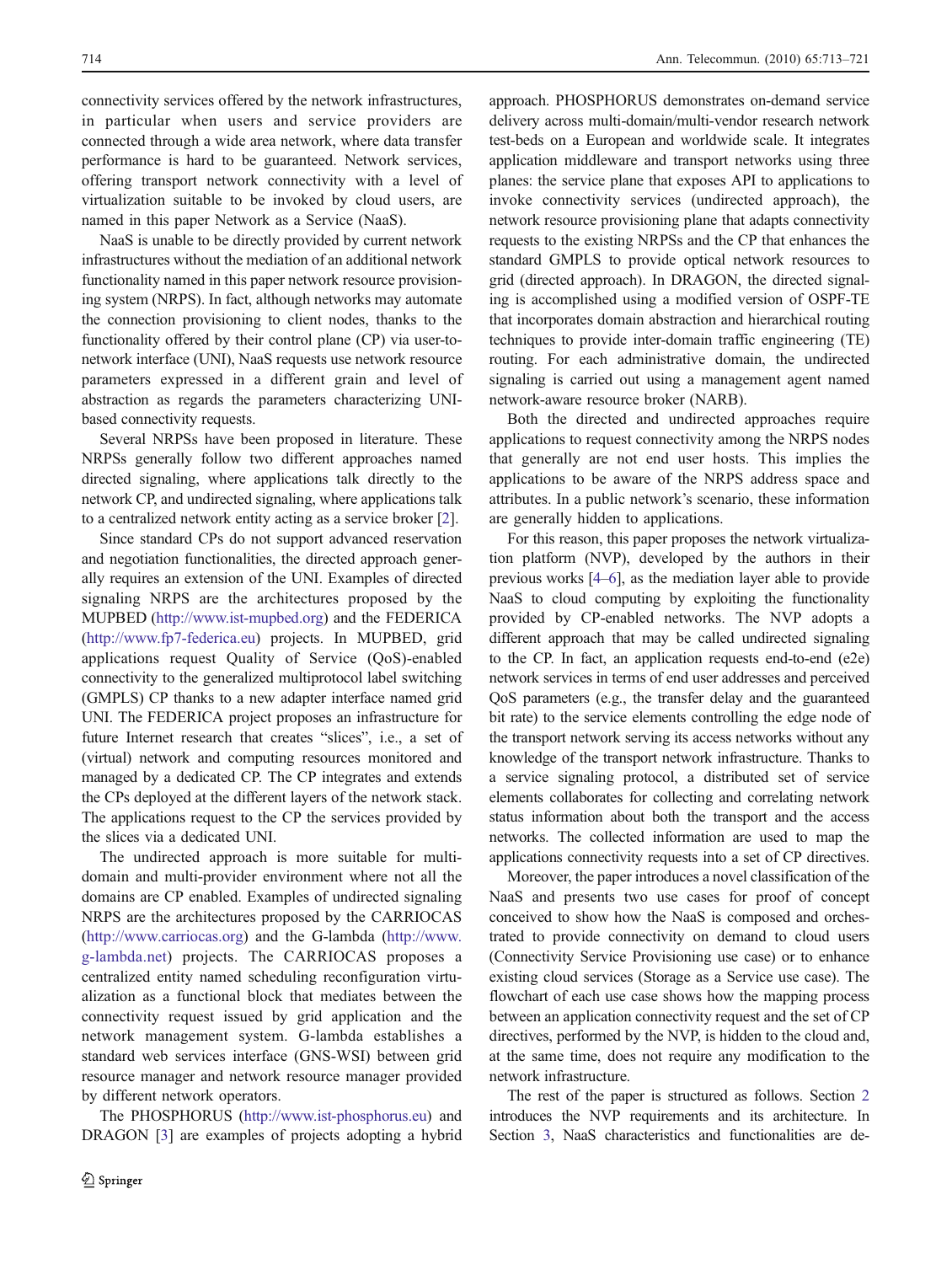<span id="page-2-0"></span>scribed. Sections [4](#page-5-0) and [5](#page-6-0) present two use cases that illustrate a connectivity and storage as a service provisioning respectively. Section [6](#page-7-0) discusses the main architectural advantage of the proposed approach. Section [7](#page-8-0) provides some conclusions.

# 2 Network scenario and architectural issues

The network scenario treated in this paper is represented in Fig. 1. A set of users residing in different access networks are connected to the Internet through access points (APs). The cloud infrastructure is composed by a set of servers (e.g., media server, storage server, and application server) interconnected over the Internet.

The cloud services are provisioned to end users, thanks to dedicated connections among APs with assured QoS (bandwidth, delay, etc.). The type of connectivity is related to the type of service provided by the cloud. In particular, the connectivity may be point-to-point (p2p), for example, in the case of a Storage as a Service between user A and the storage server; point-to-multipoint (p2m), for example, in the case of a television on-demand service that involves the media server and users B and C; and multipoint-tomultipoint (m2m), for example, in the case of a video conference among users A, B, and C.

To provide connectivity on demand, a specific entity, namely the NVP, is considered within the cloud computing architecture, as shown in Fig. [2](#page-3-0). The NVP design is driven by the following requirements [\[7](#page-8-0)]:

It should hide the implementation details about the network infrastructure;

- It should not cause any change in the hardware or software of end-systems;
- It should not change the Internet infrastructure;
- It should minimize the number of network nodes involved in the NaaS provisioning;
- It should provide QoS continuity along multiple provider domains; and
- It should be incrementally deployable.

For the design of NVP for clouds, we deploy the service oriented network architecture model [[4\]](#page-8-0) that has been widely validated also through an experimental prototype. The NVP prototype was used to deploy connectivity on-demand and video on-demand services in a grid and NGN context. Relevant technical details and numerical results are presented in [[5](#page-8-0), [6](#page-8-0)]. In particular, in [\[4](#page-8-0)] it has been demonstrated that the taken approach is scalable since the network size does not significantly degrade the performance of the system, especially the service provisioning latency.

As shown in Fig. [2](#page-3-0), the NVP is composed by a set of distributed entities (DEs) and a centralized entity (CE). In particular, the CE implements a database with the customer profiles and relevant service level agreement (SLA) for the end user authentication and relevant network service authorization. Since network resource information, e.g., the availability of a storage server, changes dynamically, an efficient resource discovery mechanism is a fundamental requirement for the NVP. There are three important scale parameters to consider when designing a resource discovery service: (1) the rate of updates to the database, (2) the state required to be held by the mapping service, and (3) the

Fig. 1 Cloud scenario

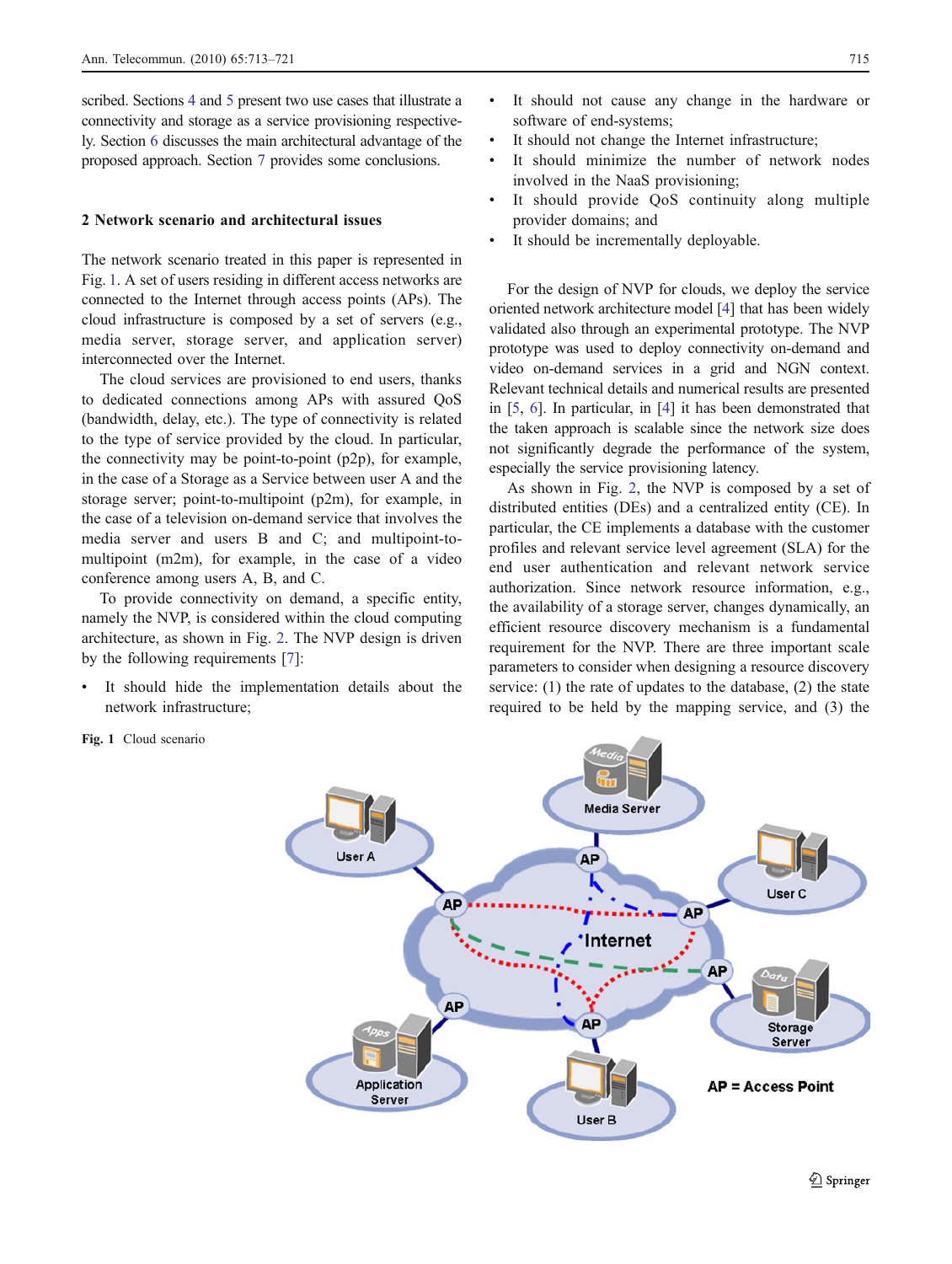#### <span id="page-3-0"></span>Fig. 2 NVP architecture



latency incurred during database lookup. Various kinds of resource discovery solutions have been developed, including the centralized and hierarchical information server approach ([http://www.ist-phosphorus.eu\)](http://www.ist-phosphorus.eu). However, the aforementioned approaches have limitations as regards to scalability, fault tolerance, and network congestion.

Following the architecture proposed in [[4\]](#page-8-0), NVP is based on a decentralized resource discovery mechanism, named background signaling, for the automatic collection of the network topology information. In particular, the background signaling is based on messages exchanged at regular intervals between the DEs that directly control the CP of the network APs for recovering the network status information. Each DE distributes to the other DEs that information, in order to perform the network resource virtualization logic and thus the mapping between NaaS requests and relevant set of CP directives. Each DE stores the received resource attribute and status information in a local network resource database that is used also by the network address resolution service.

In addition to the background signaling, two additional signaling, independent of the CP signaling of the controlled network, named service provisioning signaling and inter-domain signaling are conceived among the NVP entities [[4,](#page-8-0) [5\]](#page-8-0). The service provisioning signaling is responsible for the actual NaaS provisioning by performing the needed settings on the network nodes. Referring to Fig. 2, cloud users request NaaS by sending messages to the NVP via the userto-service interface (USI). In the NVP prototype presented in [\[6](#page-8-0)], the USI signaling is implemented as XML-based messages exchanged over transmission control protocol (TCP) sockets. In particular, the XML technology allows to perform easily data processing in service mapping and structure checking in message validation. When a cloud user requests a NaaS to a DE (e.g., the creation of a virtual private network (VPN)) with given end-point addresses and perceived QoS parameters (e.g., the bandwidth, the delay, the jitter), the DE maps them in the parameters characterizing the CP connectivity as viewed by the transport network (e.g., the edge label switch router addresses, the effective bandwidth comprising the transport overhead) using the information stored in its network resource database and obtained from the background signaling. Then the DE distributes these parameters to the DEs controlling the edge nodes involved in the service provisioning (as determined during the mapping process). In turn, each DE uses these parameters to issue a set of directives to the controlled CP element at the boundary of the network. These directives may include buffer management, queuing and scheduling, packet filtering, traffic, classification, marking, policing, shaping, gate control, and firewall. Upon receiving connectivity directives, each CP element triggers a signaling session within the network CP for establishing the part of service under its competence.

The inter-domain signaling occurs among the NVP DEs deployed in different domains to provide edge-to-edge connectivity in a multi-domain context. In particular, each domain elects a DE as the entity that exchanges at regular intervals with its peers, located in different domains, a subset of the information stored in the network resource database relevant to the reachability of the access networks and of the inter-domain connectivity among edge nodes. The DE is enhanced with security and authentication capability according to the policy of the service providers. The exchanged information are used to fulfill inter-domain connectivity request to the CP that in turn computes the path and initiates the network reservation process according to the characteristic of the controlled networks and to the capability of the GMPLS external network-to-network interface that, to date, is still under standardization process.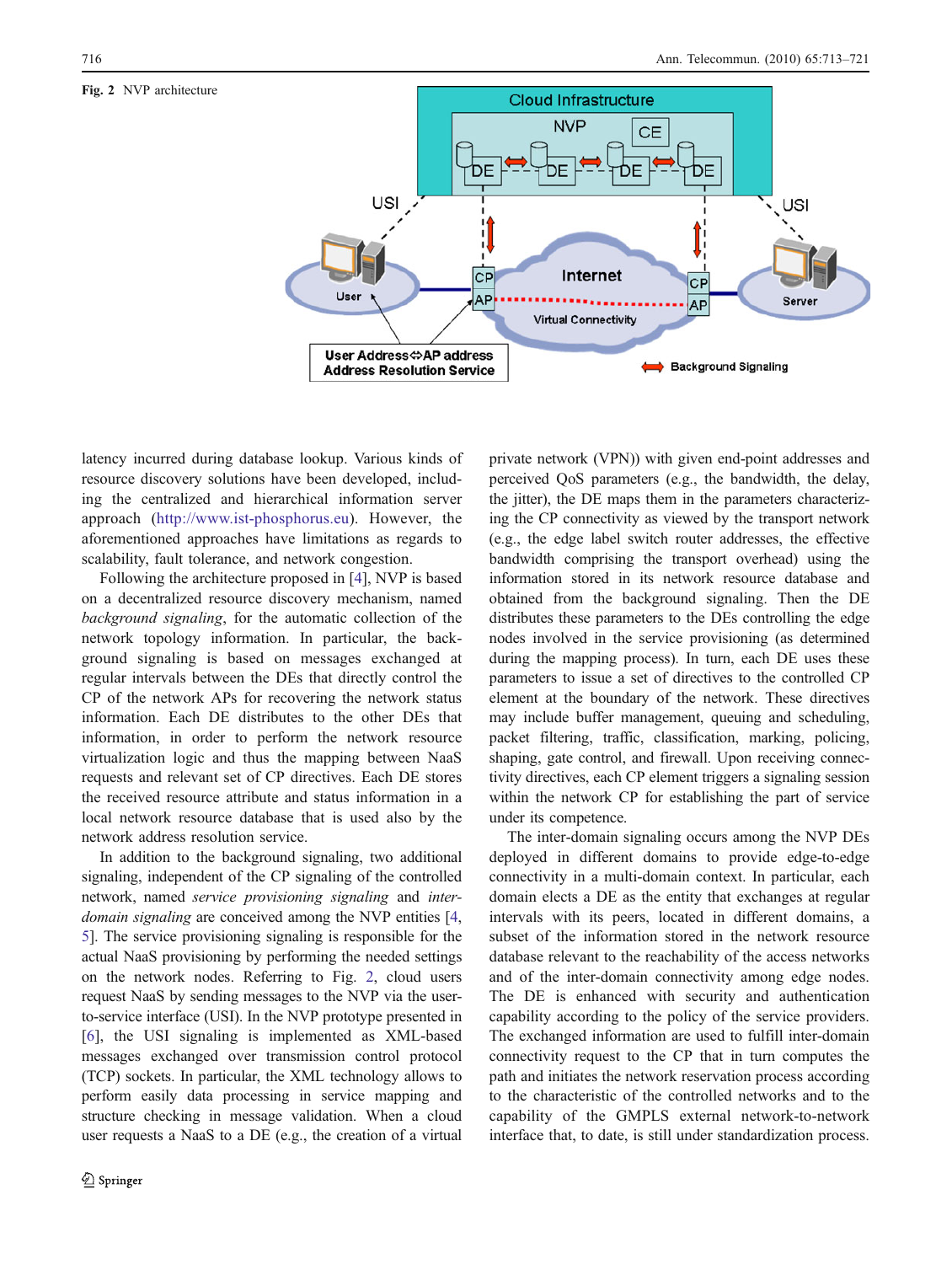#### <span id="page-4-0"></span>3 NaaS characteristics and functionalities

The NVP is logically placed alongside (i.e., at the same level of abstraction of) the cloud virtualization platform, and it accepts on-demand NaaS requests from the user via a dedicated interface as shown in Fig. 3. The NVP implements NaaS by composing and coordinating the IP-based or sub-IP-based connectivity services provided by the actual network resources.

Following the proposed approach, NaaS may be invoked on demand by end users or may be combined with IaaS, PaaS, and SaaS to provide richer or advanced services, as it will extensively illustrated in the section dedicated to the use cases.

The resulting NaaS abstraction is a novel class of services for cloud computing that provides virtualized connectivity to end users at different levels of reliability, traffic QoS and transparency in a flexible and scalable way. Flexibility represents the possibility for the end user to dynamically change QoS parameters, like the bandwidth or the delay time, and to monitor the bill, the number of access, and their durations, according to its SLA. Scalability refers to the opportunity for the user to add or remove network virtual nodes easily without affecting its traffic.

The parameters that characterize a NaaS can be classified in two categories: the perceived QoS parameters and the user address parameters. The perceived QoS parameters refer to the connectivity attributes that an end user can perceive and monitor, for example, using software or hardware probes (e.g., the bandwidth, the packet delay, and the packet jitter). The user address parameters are relevant to the address space domain of the end user (e.g., the IP addresses of the user's hosts).

NaaS can be classified in the following service sets: network access service, virtual connectivity service, virtual



topology service, virtual node service, and network cost estimation service as sketched in Fig. [4](#page-5-0).

The network access service is composed by the authentication service and the authorization service. The former regards the user identification following a service request in order to grant the access to the network service. The latter is related to service acknowledgement and provisioning according to user's SLA.

The virtual connectivity service offers the monitoring and management of the virtual connections established among users. It is composed by the connection creation service that allows a connection with the specific attributes to be created between a pair of user addresses, the connection deletion service that allows an existing connection to be deleted, the connection Monitoring service that provides the status of certain connection parameters, and the connection modification service which allows to modify parameters of an already established connection.

The virtual topology service is composed by the topology monitoring and the topology management, respectively for monitoring and managing virtual connectivity information such as the available bandwidth, then packets delay and jitter, and the restoration time.

The virtual node service is composed by the virtual node monitoring and the virtual node management, respectively for monitoring and managing information about virtual nodes. The information provided is strictly related to the type of virtual connectivity established (e.g., VPN, virtual private LAN service (VPLS)).

The NVP performs the virtual topology monitoring and the virtual node monitoring by interrogating, for example via SNMP, the connectivity databases of the CP at each border node. Since the NVP maps the virtual connectivity requests expressed by the cloud in a set of connectivity requests to the CP, the NVP combines its mapping information with the CP network status information, thus offering status information about virtual node and virtual topology.

The network cost estimation service (NCES) is a grid functionality standardized by the open grid forum [[8\]](#page-8-0) and implemented within the framework of the EU project DataGrid [\[9](#page-8-0)]. NCES provides information on the status and transmission behavior of the network to the grid services that, consequently, may improve their performance by dynamically adapting their behavior to the Grid network status.

The previously presented NaaS needs network-specific information to perform the mapping between a NaaS request and the set of CP-based directives needed to configure the network for the provisioning of that service. In particular, the parameters that characterize the request of a connectivity service provided by a NVP can be classified in three categories: the connectivity QoS parameters, the transport Fig. 3 Cloud architecture extension network address parameters, and the network technology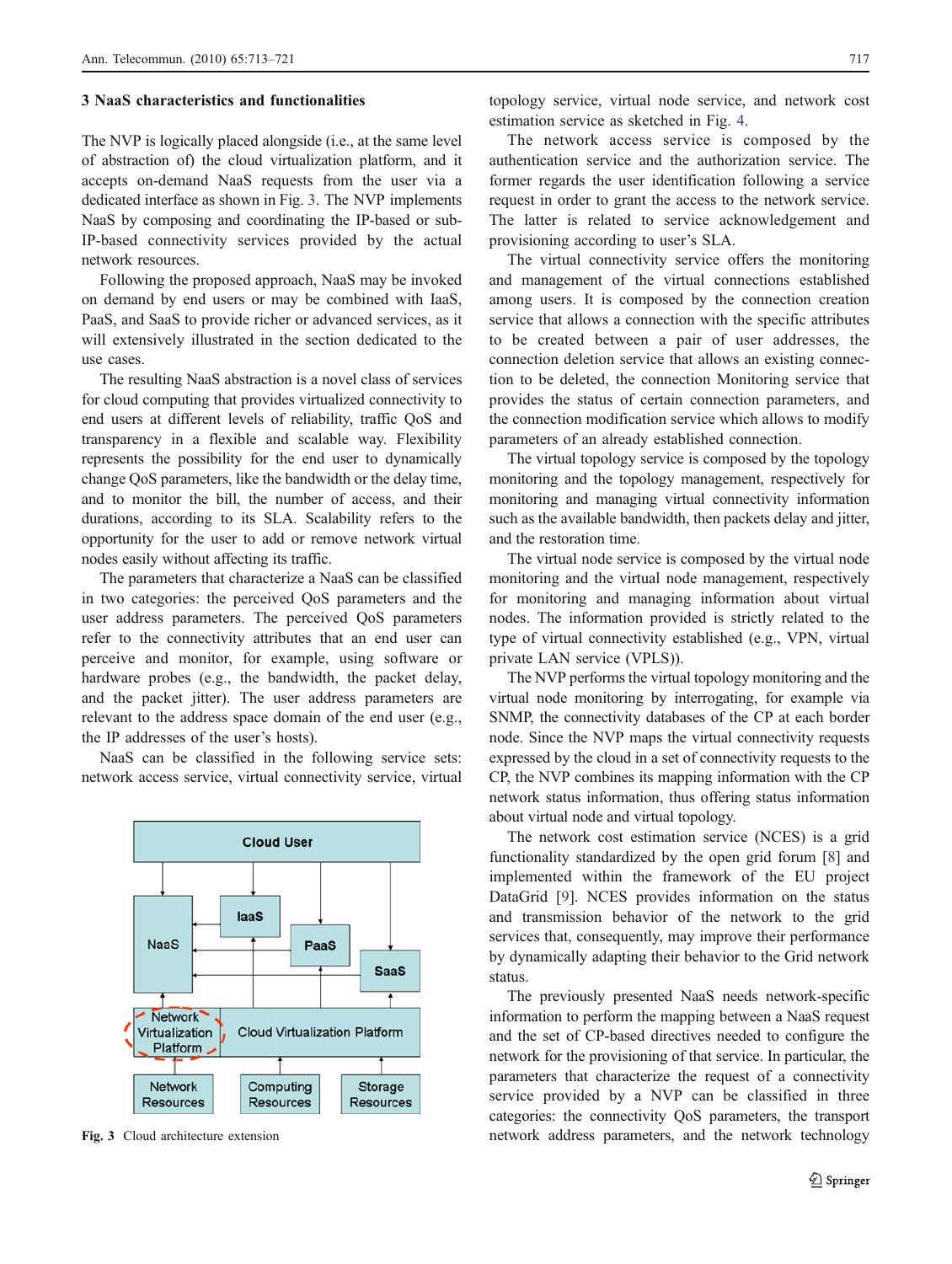#### <span id="page-5-0"></span>Fig. 4 NaaS classification



parameters. The connectivity QoS parameters consist in the QoS parameters that characterize the connectivity established in the transport network, such as the bandwidth, and the class of service used by a specific network technology (e.g., DiffServ). The transport network address parameters address the edge nodes of the transport network involved in the provisioning of a service, e.g., the network service address point of a transport network optical device. The network technology parameters are the technology-specific parameters needed by the NVP for setting up the network devices.

To perform the mapping from these parameters and the perceived QoS and user address parameters, two basic services should be conceived: the resource discovery service and the network address resolution service. Since these services deal with private network information, their use is only conceived to compose other NaaSs and cloud services in general.

The resource discovery service searches for resources that match the user's application requirements. The resources may be both network-specific and IT-specific. The former are relevant to the technology-specific information about the network resource controlled by the NVP (e.g., the available bandwidth, the available ports and channels) that should be utilized by the virtual connectivity service before the establishment of a new virtual connection. The latter are relevant to the information about the connectivity, reachability, and availability of the IT resources controlled by the cloud such as the list of storage servers connected to a specific sub-network or the IP addresses associated to a given cluster.

The network address resolution service bounds a user address to the relevant address of the network access node.

#### 4 Use case 1: connectivity service provisioning

With reference to Fig. [1](#page-2-0), we suppose that user A requests to the cloud infrastructure the provisioning of a connectivity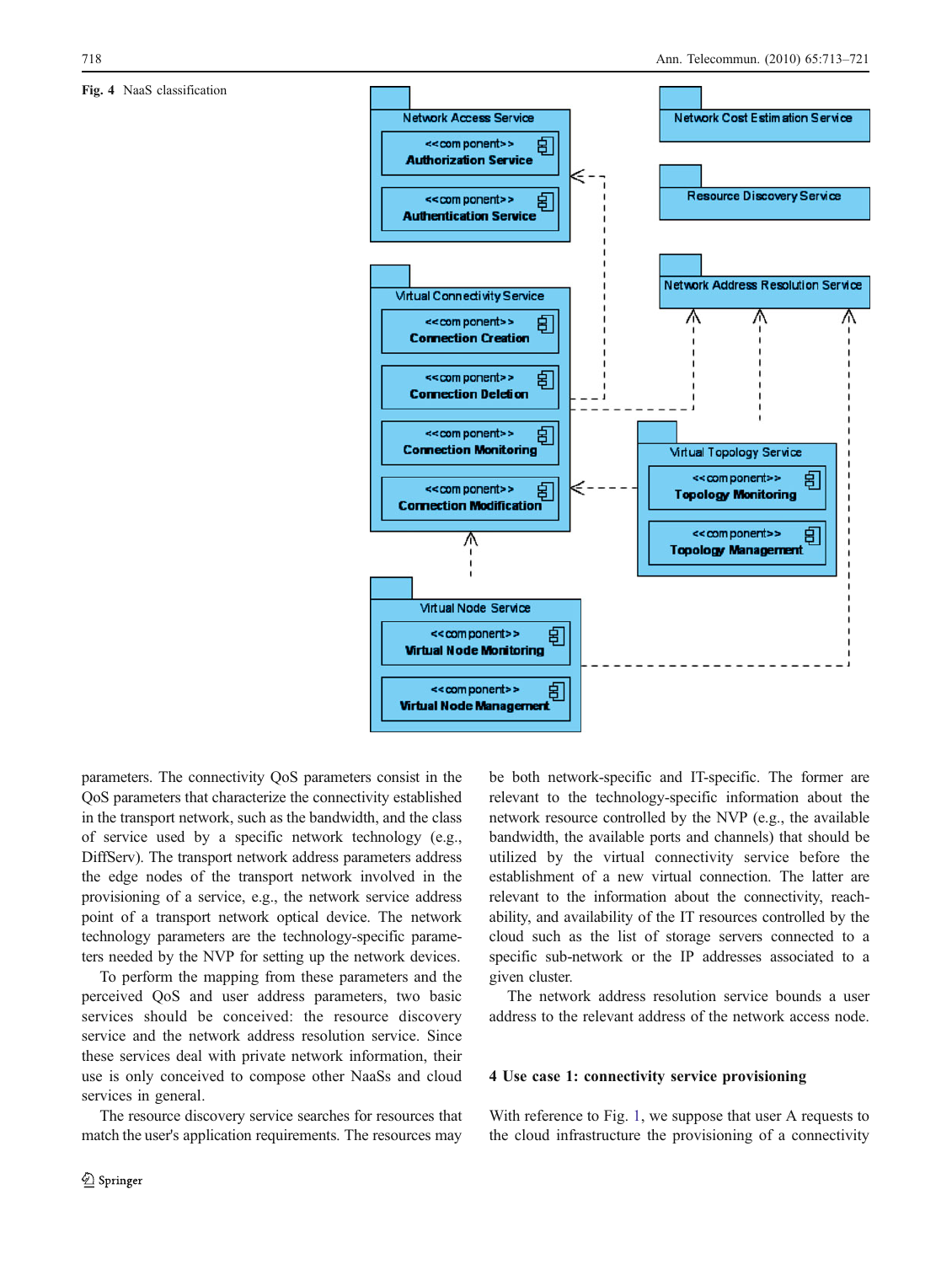<span id="page-6-0"></span>service among itself and users B and C. To this purpose, a connectivity service request message is delivered to the NVP by the cloud infrastructure using mechanisms that are out of the scope of this paper. The message contains the information about user A's identity (e.g., its IP address and the port used for receiving the response message) and the parameters relevant to the connectivity requested (e.g., the bandwidth, the list of IP address of the users to be interconnected).

A connectivity service request is the concatenation of the following basic NaaS: the authorization and authentication services, the address resolution service, and the connection creation service.

Referring to Fig. 5, the NVP first performs the authorization and authentication service. These services interrogate the SLA database for the authentication of the user A identity and for the authorization of the service provisioning.

The setup of the requested connectivity requires the knowledge of the APs involved in the connectivity provisioning. To this purpose, the NVP performs the address resolution service that interrogates the network resource database using



the IP addresses of users A, B, and C included in the connectivity service request message. Then, the NVP maps the perceived QoS parameters contained in the connectivity service request to the transport technology-dependent QoS parameters needed by the network for the provisioning of that service (e.g., the DiffServ class of service).

The NVP uses these parameters to compute a set of network directives. Typically, the operations needed for the provisioning of a connectivity service such as a VPN or a VPLS in commercial routers are the routing instance configuration, the border gateway protocol (BGP) configuration, and the multiprotocol label switching (MPLS) configuration. The routing instance configuration is needed to create an instance of VPN routing and forwarding (VRF) table, which is the private forwarding tables used to route IP packets within the proper VPN. The creation of the routing instance and the VRFs tables is needed to ensure that the VPN/VPLS remains distinct and separate within shared routers. The BGP is used to flood routes information among the APs in order to fill the proper forwarding tables. The MPLS configuration allows to establish and to configure the label switched path (LSP) that connect two APs.

The directives are distributed to the set of network elements involved in the service provisioning via the management interfaces typically available in commercial network equipments. After receiving and elaborating the directives, each network element sends a set of responses (generally one for each directive) to the NVP. The NVP collects all these responses and elaborates a connectivity acknowledge message containing the connectivity status (established or rejected) that is sent back to the cloud infrastructure.

#### 5 Use case 2: Storage as a Service provisioning

Keeping as a reference the network scenario of Fig. [1,](#page-2-0) we suppose that user A request a Storage as a Service, i.e., a service that enables users to store data in the cloud, where the exchanged data travels over a reliable connection with assured bandwidth. Storage as a Service is an example of IaaS and, as shown in Fig. [6,](#page-7-0) may be subdivided in the following basic services: the authorization and authentication services, the address resolution service, the resource discovery service, and the storage service.

User A issues a service request to the cloud infrastructure providing its user identity and the parameters relevant to the service requested (e.g., the bandwidth, the level of reliability, the megabytes to be stored). In turn, the cloud infrastructure requests to the NVP to find a storage server and to establish a reliable connection with assured bandwidth between that server and the user A. The NVP performs the user authenti-Fig. 5 Connectivity service provisioning flowchart cation and the connectivity service authorization as seen in the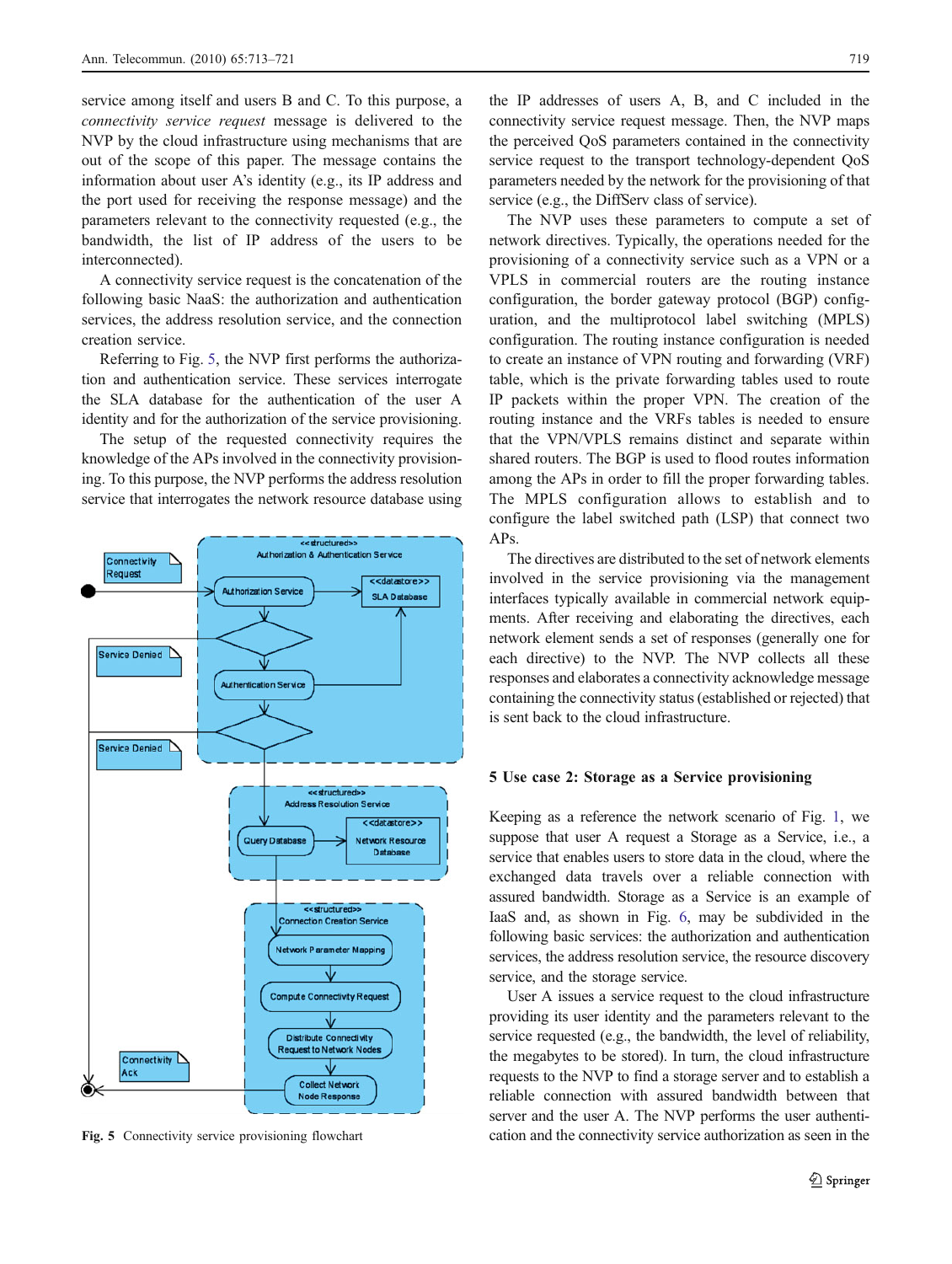<span id="page-7-0"></span>Fig. 6 Storage as a Service provisioning flowchart



use case 1. Still following the flowchart of Fig. 6, before establishing the requested connectivity, the NVP needs to know the network AP of the user A, its address and relevant interface. To this purpose, the NVP performs the network address resolution service that interrogates the network resource database using the user A IP addresses contained in the storage service request message. To find the most suitable storage server based on given policies (e.g., the nearest, the fastest, the less congested at the moment of the request), the NVP performs the resource discovery service. That service interrogates the network resource database, explained in Section [2,](#page-2-0) to retrieve the IP address and other useful information needed to address the server (e.g., the used TCP port). It is possible that no storage server can match the requirements thus the Storage as a Service may be provided by combining the storage capability of two or more servers.

Then, the NVP executes the connection creation service, explained in Section [3,](#page-4-0) to connect the user A with the found storage server, using for example an LSP, or storage services, by establishing for instance a VPN.

Finally, the NVP sends a message to the cloud infrastructure that in turn performs the setup storage service that configures the storage server/servers to accept the user A data.

#### 6 Discussion

From the investigation of the presented use cases previously, some features of the proposed architecture can be outlined.

Network service virtualization Bandwidth-greedy cloud services or cloud user applications benefit from the delivery of QoS enabled virtual connectivity provided by the NVP where traffic flows are treated according to different requirements (e.g., the throughput, the maximum delay).